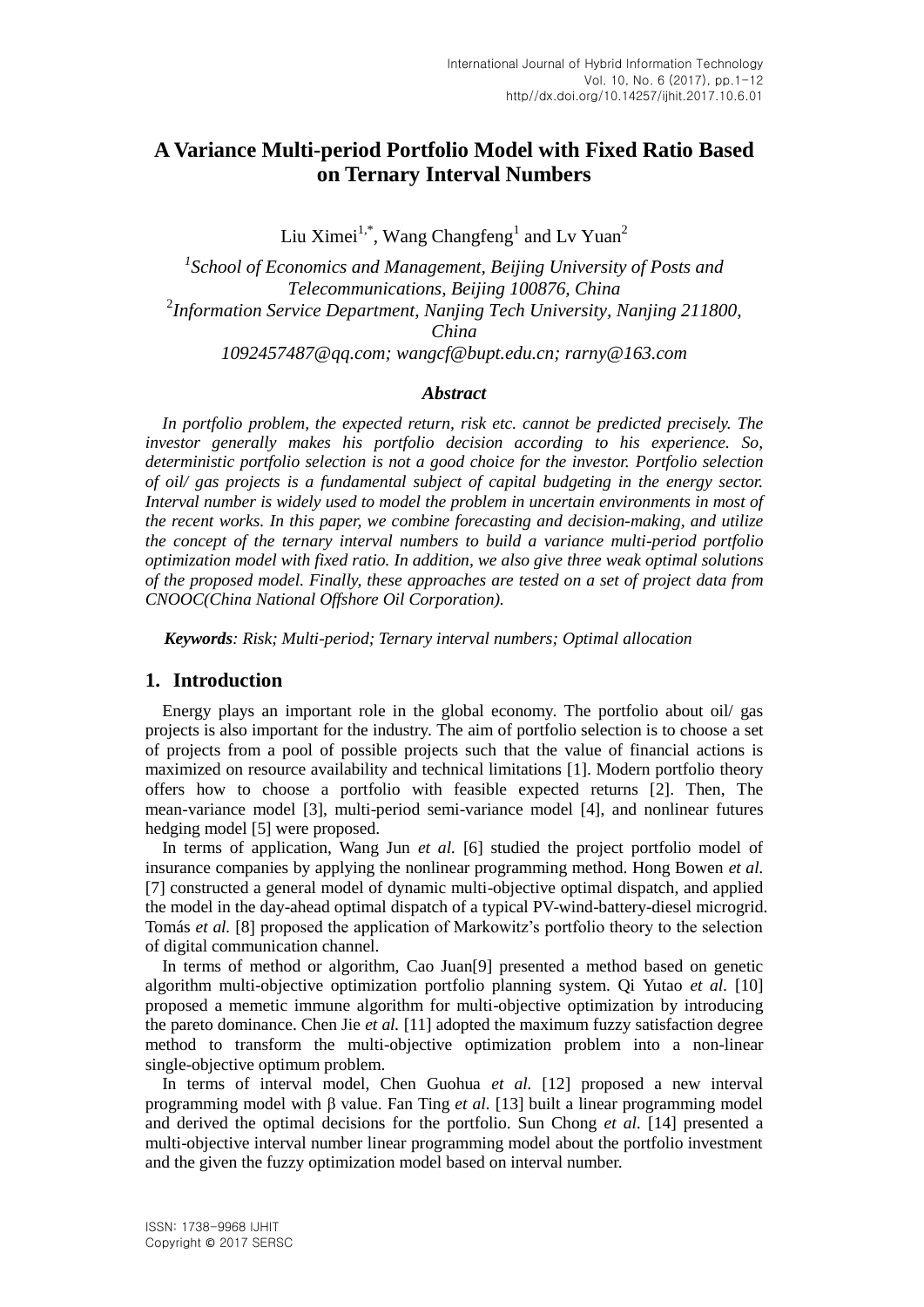However, existing portfolio selection methods and models do not sig-nificantly consider the dimension of time. Because single-period investors lack of the efficiency of investment decision-making, so we need to build multi-period dynamic models [15]. Mossin [16] and Samuelson [17] extended the single-period model to multi-period model. Chi Guotai *et al.* [18] established a multi-period dynamic portfolio optimization model using the inverse recursive principle and the nonlinear programming method. Edirisinghe [19] was concerned with an investor trading in multiple securities over many time periods in order to meet an outstanding liability at some future date. Zhang Jinli *et al.* [20] proposed a discrete-time version of dynamic portfolio selection model for survival in fuzzy environments.

Though a considerable number of research papers has been published for portfolio selection problem, none has considered the variance multi-period portfolio selection model with fixed investment ratio based on ternary interval numbers. The paper is organized as follows. In Section 2, we give a short discussion on ternary interval numbers. In Section 3, we will introduce the variance multi-period portfolio selection model with fixed investment ratio using the concept of ternary interval numbers, then we also give the three weak optimal solutions of the model. In Section 4, an application to the Oil Company is given to illustrate how to get the three weak optimal solutions, this section also includes a discussion of the results. Summary and conclusion is given in Section 5.

### **2. Ternary Interval Numbers and Ternary Interval Arithmetic**

Ternary interval is to use 3 parameters to represent a ternary interval, denoted as:<br> $A = [\underline{a}, a, \overline{a}], \ \ \underline{a} \le a \le \overline{a}$ 

$$
A = [\underline{a}, a, \overline{a}], \ \underline{a} \le a \le \overline{a}
$$

where  $\overline{a}$  is the lower bound,  $\overline{a}$  is the upper bound of interval, and  $\overline{a}$  is the maximum number of possible values of interval A. The center and the width of A are defined as

$$
m(A) = \frac{\underline{a} + \overline{a}}{2} \text{ } \overline{m} \text{ } w(A) = \frac{\overline{a} - \underline{a}}{2}
$$

We extract some fundamental concepts [21], as follows:

**Definition1**. Let  $\overline{R}$  be the set of all the real numbers. For any two ternary interval numbers  $A = [\underline{a}, a, \overline{a}]$  and  $B = [\underline{b}, b, \overline{b}]$ , there will has:

$$
A+B = B + A = \left[\underline{a} + \underline{b}, a+b, \overline{a} + \overline{b}\right]
$$

$$
A-B = \left[\underline{a} - \underline{b}, a-b, \overline{a} - \overline{b}\right]
$$

$$
A \pm k = \left[\underline{a} \pm k, a \pm k, \overline{a} \pm k\right], k \in R
$$

$$
kA = k\left[\underline{a}, a, \overline{a}\right] = \begin{cases} \left[k\underline{a}, ka, k\overline{a}\right], k \ge 0\\ \left[k\overline{a}, ka, k\underline{a}\right], k < 0 \end{cases}, k \in R
$$

#### **3. The Portfolio Selection Model**

In this section, we will first describe the assumptions and notations used in the construction of the paper. Then the variance multi-period portfolio selection model with fixed investment ratio based on ternary interval numbers will be constructed in the next subsection, and then we also give the three weak optimal solutions of the model .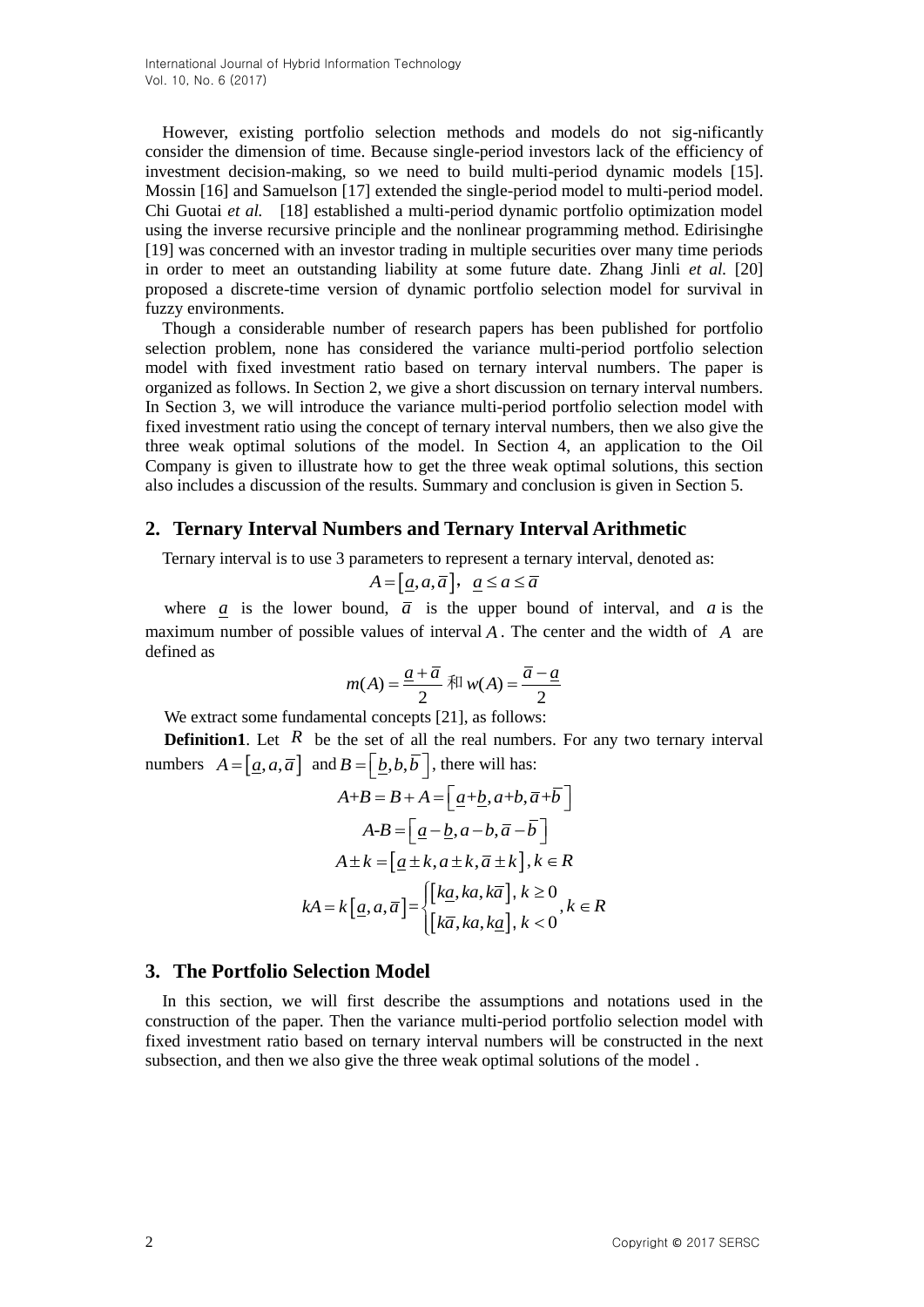### **3.1.Assumptions and Notations**

We assume that a decision maker allocates his/her company's wealth among  $n(n \ge 2)$  kinds of projects, the initial capital is  $W_0$ , and there are T investment periods. Then we decide how to construct the variance multi-period portfolio selection model with fixed investment ratio based on ternary interval numbers. We introduce some notations as follows:

*n* : The total number of projects;

 $r_{\scriptscriptstyle{ti}}$ : The lower limit of the expected return on project  $i$  in period  $t$ ; *ti r* : The expected return on the project  $i$  in period  $t$ ;  $\overline{r_i}$ : The upper limit of the expected return on project *i* in period *t*;

 $\tilde{r}_i = \left[r_i, r_i, \overline{r}_i\right]$ : The ternary interval of the expected return on project *i* in period *t*;

 $v_{\rm \scriptscriptstyle th}$ : The lower limit of the variance on project  $i$  in period  $t$ ;

 $v_{ti}$ : The variance on project *i* in period *t* ;

: The upper limit of the variance on project  $i$  in period  $t$ ;

*vti*  $\tilde{\mathbf{v}}_{ti} = \left[\underline{v}_{ti}, \overline{v}_{ti}, \overline{v}_{ti}\right]$ : The ternary interval of the variance on project *i* in period *t*;

 $x_{\text{r}}$ : The proportion of wealth allocated to project *i* in period *t*;

 $x_{t} = (x_{t1}, x_{t2}, \dots, x_{tn})^{T}$ : The *n*-dimensional vector of decision variables in period *t*;

 $W_t$ : Investors' wealth at the end of period  $t-1$  (at the beginning of period  $t$ );

 $l_{ii}$ : The lower limit of wealth allocated to project *i* in period *t*;

 $\mu$ <sub>*i*</sub>: The upper limit of wealth allocated to project *i* in period *t*;

The expected return of portfolio  $x_i = (x_{i1}, x_{i2}, \dots, x_{in})^T$  is given by

 $(x_t)$ 1 *n*  $t_f$   $\int$   $\int$   $\int$   $\int$   $\frac{1}{t}$   $\frac{\lambda}{t}$   $\frac{1}{t}$ *i*  $\tilde{r}(x_i) = \sum \tilde{r_i} x_i$  $=\sum_{i=1}$ 

The variance of portfolio  $x_t = (x_{t1}, x_{t2}, \dots, x_{tn})^T$  is given by

$$
\tilde{\nu}\left(x_{t}\right) = \sum_{i=1}^{n} \tilde{\nu}_{ti} x_{ti}^{2}
$$

We also impose the capital budget constraint in period *t* as:

$$
\sum_{i=1}^{n} x_{ti} = 1, t = 1, 2, \cdots, T
$$

and the no short-selling constraint as:  

$$
x_{ii} \ge 0, i = 1, 2, \cdots, n, t = 1, 2, \cdots, T
$$

### **3.2.Construction of the Variance Multi-period Portfolio Model with Fixed Investment Ratio based on Ternary Interval Numbers**

Using assumptions and notations introduced in the previous subsection, the ternary interval of expected return in period *t* of portfolio  $x_t = (x_{t1}, x_{t2}, \dots, x_{tn})^T$  is thus given by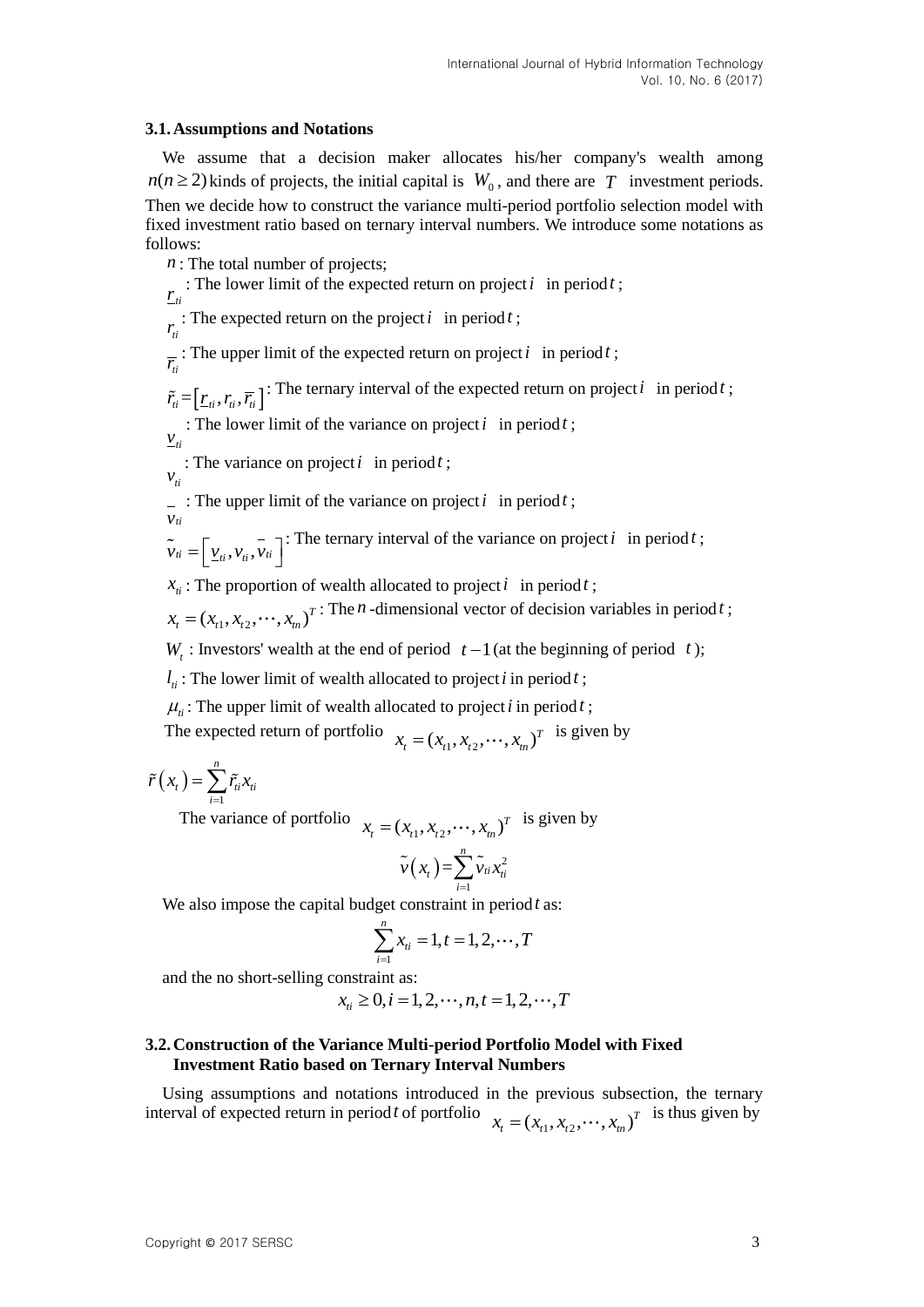$$
\widetilde{r}(x_t) = \sum_{i=1}^n \widetilde{r}_{ti} x_{ti} = \left[ \sum_{i=1}^n \underline{r}_{ti} x_{ti}, \sum_{i=1}^n r_{ti} x_{ti}, \sum_{i=1}^n \overline{r}_{ti} x_{ti} \right]
$$

The ternary interval of the variance in period *t* of portfolio  $x_t = (x_{t1}, x_{t2}, \dots, x_m)^T$  is

thus given by

$$
\widetilde{\nu}(x_t) = \sum_{i=1}^n \widetilde{\nu}_{ti} x_{ti}^2 = \left[ \sum_{i=1}^n \underline{\nu}_{ti} x_{ti}^2, \sum_{i=1}^n \nu_{ti} x_{ti}^2, \sum_{i=1}^n \overline{\nu}_{ti} x_{ti}^2 \right]
$$

ip between investors terminal wealth at the end of p<br>and of period  $t-1$  is shown as follows:<br> $\left(\sum_{i=1}^{n} \tilde{r}_{i}x_{i}\right) = W_{t}\left(\sum_{i=1}^{n} r_{i}x_{i}\right), \sum_{i=1}^{n} r_{i}x_{i}\right)$ 

We can get the relationship between investors' terminal wealth at the end of period *t* and investors' wealth at the end of period 
$$
t-1
$$
 is shown as follows:  
\n
$$
W_{t+1} = W_t \left( \sum_{i=1}^n \tilde{r}_{ti} x_{ti} \right) = W_t \left( \sum_{i=1}^n \underline{r}_{ti} x_{ti}, \sum_{i=1}^n \overline{r}_{ti} x_{ti}, \sum_{i=1}^n \overline{r}_{ti} x_{ti} \right)
$$

$$
W_{t+1} = W_t \Big[ \sum_{i=1} r_{ii} x_{ti} \Big] = W_t \Big[ \sum_{i=1} r_{ii} x_{ti}, \sum_{i=1} r_{ii} x_{ti}, \sum_{i=1} r_{ii} x_{ti} \Big]
$$
  
As a result, investors' terminal wealth at the end of period  $t$  can be expressed as:  

$$
W_{T+1} = W_0 \prod_{t=1}^T \Big( \sum_{i=1}^n \tilde{r}_{ii} x_{ti} \Big) = W_0 \prod_{t=1}^T \Big( \sum_{i=1}^n r_{ii} x_{ti}, \sum_{i=1}^n r_{ii} x_{ti}, \sum_{i=1}^n \overline{r}_{ii} x_{ti} \Big)
$$

In order to simplify the presentation, we will note the terminal wealth of the upper, middle and lower bound, respectively, as:

$$
\underline{W}_{T+1}(x) = W_0 \prod_{t=1}^T \left( \sum_{i=1}^n \underline{r}_{ti} x_{ti} \right)
$$

$$
W_{T+1}(x) = W_0 \prod_{t=1}^T \left( \sum_{i=1}^n r_{ti} x_{ti} \right)
$$

$$
\overline{W}_{T+1}(x) = W_0 \prod_{t=1}^T \left( \sum_{i=1}^n \overline{r}_{ti} x_{ti} \right)
$$

Assuming that the investor take risk(variance) as the decision factor, he requires each risk must be less than a given expected level, and he also [tries](http://www.baidu.com/link?url=mLn3C78xJmx1Zng5wYCLkzacrn4sJ5_OSTh5abK_VmDlhNtmLy2s1nkLy9XBsbDI3kjdnuTdgxlV9ttDnyMhn8Inxp_npRLoQQR1RUqeqkW) to find a multi-period portfolio strategy to maximize the terminal wealth of the portfolio. In view of these three situations above, the variance multi-period portfolio model with fixed investment ratio

$$
\vec{r}(x_{i}) = \sum_{i=1}^{\infty} \vec{r}_{i}x_{n} = \sum_{i=1}^{\infty} \vec{r}_{i}x_{n} \cdot \sum_{i=1}^{\infty} \vec{r}_{i}x_{n} \cdot \sum_{i=1}^{\infty} \vec{r}_{i}x_{n} \cdot \sum_{i=1}^{\infty} \vec{r}_{i}x_{n} \cdot \sum_{i=1}^{\infty} \vec{r}_{i}x_{n} \cdot \sum_{i=1}^{\infty} \vec{r}_{i}x_{n} \cdot \sum_{i=1}^{\infty} \vec{r}_{i}x_{n} \cdot \sum_{i=1}^{\infty} \vec{r}_{i}x_{n} \cdot \sum_{i=1}^{\infty} \vec{r}_{i}x_{n} \cdot \sum_{i=1}^{\infty} \vec{r}_{i}x_{n} \cdot \sum_{i=1}^{\infty} \vec{r}_{i}x_{n} \cdot \sum_{i=1}^{\infty} \vec{r}_{i}x_{n} \cdot \sum_{i=1}^{\infty} \vec{r}_{i}x_{n} \cdot \sum_{i=1}^{\infty} \vec{r}_{i}x_{n} \cdot \sum_{i=1}^{\infty} \vec{r}_{i}x_{n} \cdot \sum_{i=1}^{\infty} \vec{r}_{i}x_{n} \cdot \sum_{i=1}^{\infty} \vec{r}_{i}x_{n} \cdot \sum_{i=1}^{\infty} \vec{r}_{i}x_{n} \cdot \sum_{i=1}^{\infty} \vec{r}_{i}x_{n} \cdot \sum_{i=1}^{\infty} \vec{r}_{i}x_{n} \cdot \sum_{i=1}^{\infty} \vec{r}_{i}x_{n} \cdot \sum_{i=1}^{\infty} \vec{r}_{i}x_{n} \cdot \sum_{i=1}^{\infty} \vec{r}_{i}x_{n} \cdot \sum_{i=1}^{\infty} \vec{r}_{i}x_{n} \cdot \sum_{i=1}^{\infty} \vec{r}_{i}x_{n} \cdot \sum_{i=1}^{\infty} \vec{r}_{i}x_{n} \cdot \sum_{i=1}^{\infty} \vec{r}_{i}x_{n} \cdot \sum_{i=1}^{\infty} \vec{r}_{i}x_{n} \cdot \sum_{i=1}^{\infty} \vec{r}_{i}x_{n} \cdot \
$$

Where,  $v_t = v_t$  $\frac{1}{1}$  is a ternary interval number represents the maximum risk tolerance value in period<sup> $t$ </sup>. We can't find the optimal solution of model (1), but we can find the three weak optimal solutions. The three weak optimal solutions of the model(1) are equal to the optimal solutions of three general programming models (2), (3) and (4)[22]: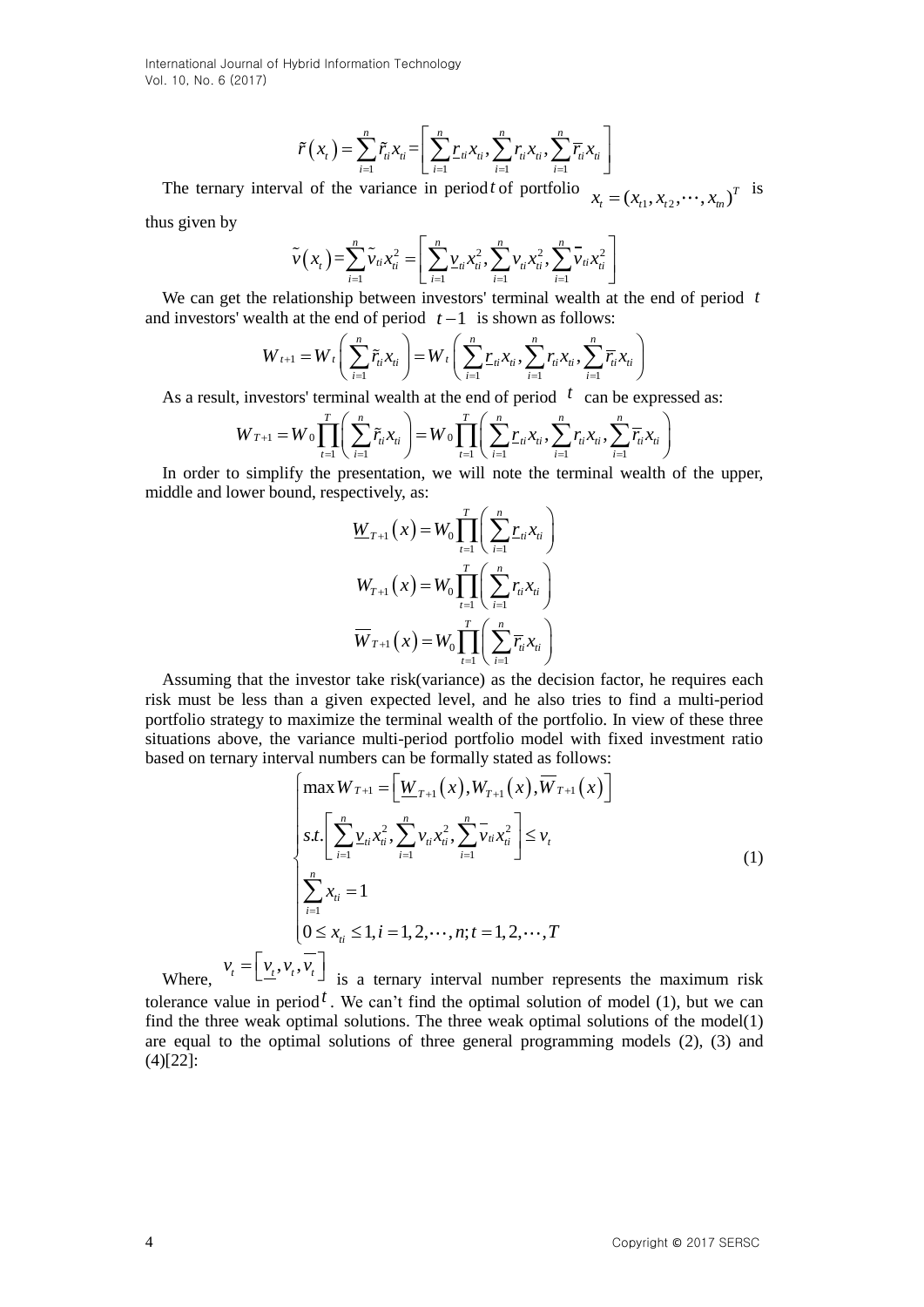$$
\begin{cases}\n\max \underline{W}_{T+1}(x) \\
s.t. \sum_{i=1}^{n} \underline{v}_{ii} x_{ii}^{2} \leq \underline{v}_{t} \\
\sum_{i=1}^{n} x_{ii} = 1 \\
l_{ii} \leq x_{ii} \leq u_{ii} \\
0 \leq x_{ii} \leq 1, i = 1, 2, \dots, n; t = 1, 2, \dots, T \\
\max \underline{W}_{T+1}(x) \\
s.t. \sum_{i=1}^{n} v_{ii} x_{ii}^{2} \leq v_{t} \\
\sum_{i=1}^{n} x_{ii} = 1 \\
l_{ii} \leq x_{ii} \leq u_{ii} \\
0 \leq x_{ii} \leq 1, i = 1, 2, \dots, n; t = 1, 2, \dots, T \\
\max \overline{W}_{T+1}(x) \\
s.t. \sum_{i=1}^{n} \overline{v}_{ii} x_{ii}^{2} \leq \overline{v}_{t} \\
\sum_{i=1}^{n} x_{ii} = 1 \\
l_{ii} \leq x_{ii} \leq u_{ii} \\
l_{ii} \leq x_{ii} \leq u_{ii} \\
0 \leq x_{ii} \leq 1, i = 1, 2, \dots, n; t = 1, 2, \dots, T\n\end{cases}
$$
\n(4)

### **4. Experiment Analysis**

#### **4.1. Data Description**

We selected four kinds of projects, and the yearly data used in this study is from TE system of CNOOC. The time interval for a period are ten years and there are 3 investment periods. Here, return= 1+(total profit-income tax)/ total income.

### **4.2. Determination of Ternary Interval Numbers**

In recent years, many scholars have more research results on portfolio investment model based on ternary interval numbers, but most of them are concentrated in the field of mathematics, less research on practicality and usability. Especially when post-processing the data, the determination of the return or the risk ternary interval, there is no improvement in the applicability of these models. According to the existing literature, this paper selects a reasonable scientific method to determine the return and the risk ternary interval.

Some scholars have suggested that we could use the old return to estimate the future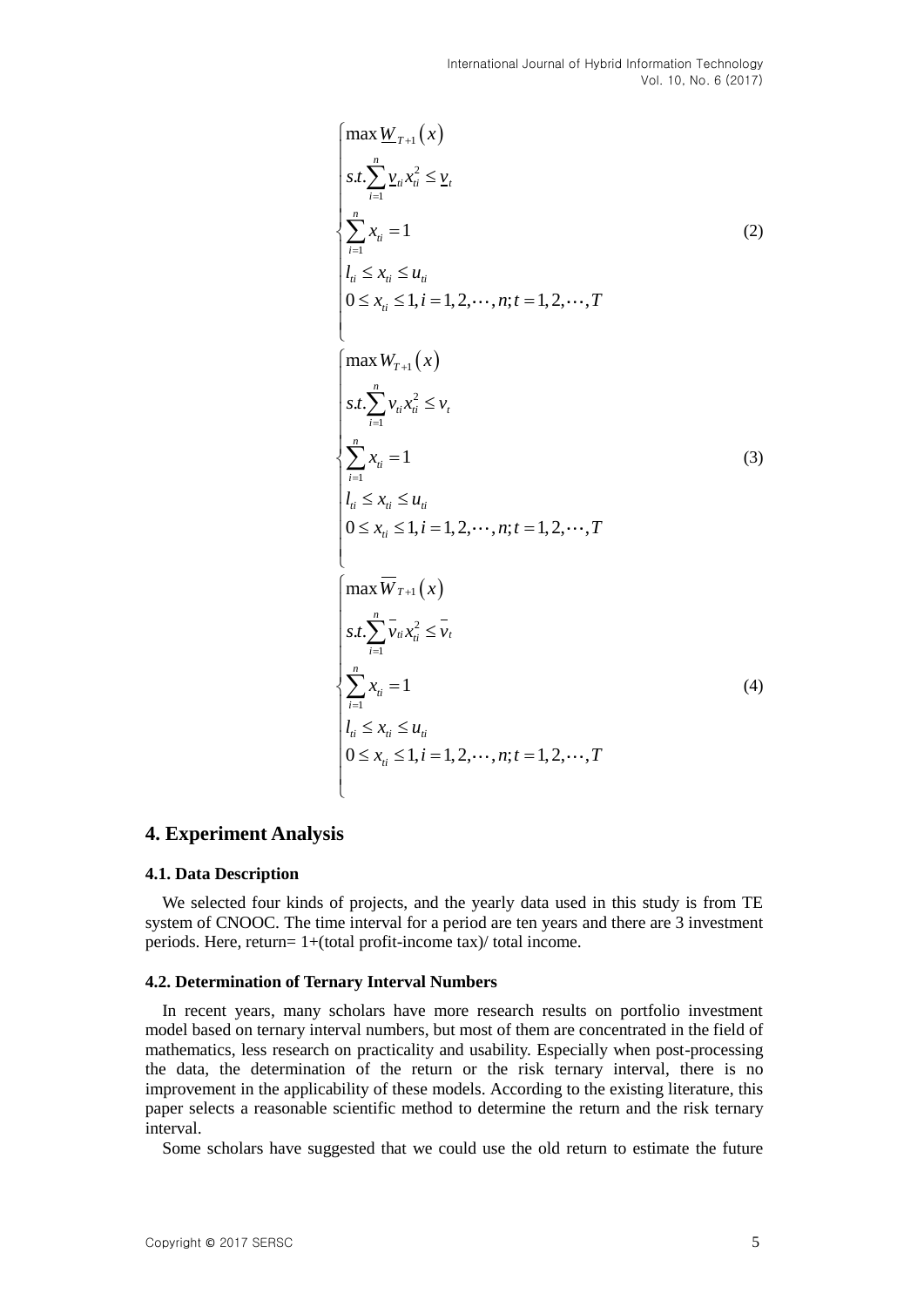return [23]. Since the data selected in this paper is less, so we select grey model to predict the expected return. Academics generally believe that the variance can be used as a measure of risk indicators, and the risk is not a value, but should is a ternary interval number. Then according to the literature[24,25], we get the return and risk ternary interval for 3 investment periods listed in Table1, Table2 and Table3.

**Table 1. The Return and Risk Ternary Interval in Period 1**

| Project          | <b>Return</b> $(\tilde{r}_{i})$           | Variance $(v_{1i})$      |
|------------------|-------------------------------------------|--------------------------|
|                  | <b>Project 1</b> [1.3314, 1.3860, 1.4406] | [0.0029, 0.0030, 0.0031] |
|                  | Project 2 [1.4384, 1.4596, 1.4808]        | [0.0004, 0.0005, 0.0000] |
| <b>Project 3</b> | [1.1915, 1.3147, 1.4378]                  | [0.0151, 0.0152, 0.0153] |
| Project 4        | [0.9152, 0.9619, 1.0086]                  | [0.0021, 0.0022, 0.0023] |

**Table 2. The Return and Risk Ternary Tnterval in Period 2**

| Project   | <b>Return</b> $(\tilde{r}_{2i})$          | Variance $(v_{2i})$      |
|-----------|-------------------------------------------|--------------------------|
|           | Project 1 [1.4607, 1.4997, 1.5386]        | [0.0014, 0.0015, 0.0016] |
|           | <b>Project 2</b> [1.4926, 1.5051, 1.5175] | [0.0001, 0.0002, 0.0003] |
|           | Project 3 [1.4121, 1.5037, 1.5954]        | [0.0083, 0.0084, 0.0085] |
| Project 4 | [1.1907, 1.2030, 1.2152]                  | [0.0000, 0.0001, 0.0002] |

**Table 3. The Return and Risk Ternary Interval in Period 3**

| [0.0083, 0.0084, 0.0085]<br>[1.0498, 1.1414, 1.2329]<br><b>Project 1</b><br>[0.0301, 0.0302, 0.0303]<br>[0.8102, 0.9841, 1.1580]<br><b>Project 2</b> | <b>Project</b> | <b>Return</b> $(\tilde{r}_{3i})$ | Variance $(v_{3i})$ |
|------------------------------------------------------------------------------------------------------------------------------------------------------|----------------|----------------------------------|---------------------|
|                                                                                                                                                      |                |                                  |                     |
|                                                                                                                                                      |                |                                  |                     |
| [0.0055, 0.0056, 0.0057]<br>[1.2872, 1.3622, 1.4373]<br>Project 3                                                                                    |                |                                  |                     |
| [0.0002, 0.0003, 0.0004]<br>[1.1584, 1.1747, 1.1911]<br>Project 4                                                                                    |                |                                  |                     |

Investment ratio intervals for the four projects are shown in Table4.

**Table4. Investment Ratio Intervals for the Four Projects**

| Project                   | Project 1 Project 2 Project 3 Project 4 |      |      |
|---------------------------|-----------------------------------------|------|------|
| <b>Lower Limit</b> $0.15$ | 0.18                                    | 0.14 | 0.10 |
| <b>Upper Limit</b> $0.75$ | 0.25                                    | 0.78 | 0.67 |

### **4.3. Result Analysis**

Assuming the initial capital is  $W_0 = 10000$ , and the maximum risk ternary interval tolerance values of each periods are set to [0.0009,0.0036,0.0062], [0.0010,0.0020,0.0030] and [0.0016,0.0068,0.0120], respectively. For the data we consider, in sight of models (2)-(4) in Section 3.2, and we use LINGO software to solve the three models. The optimal allocations are shown in Table 5.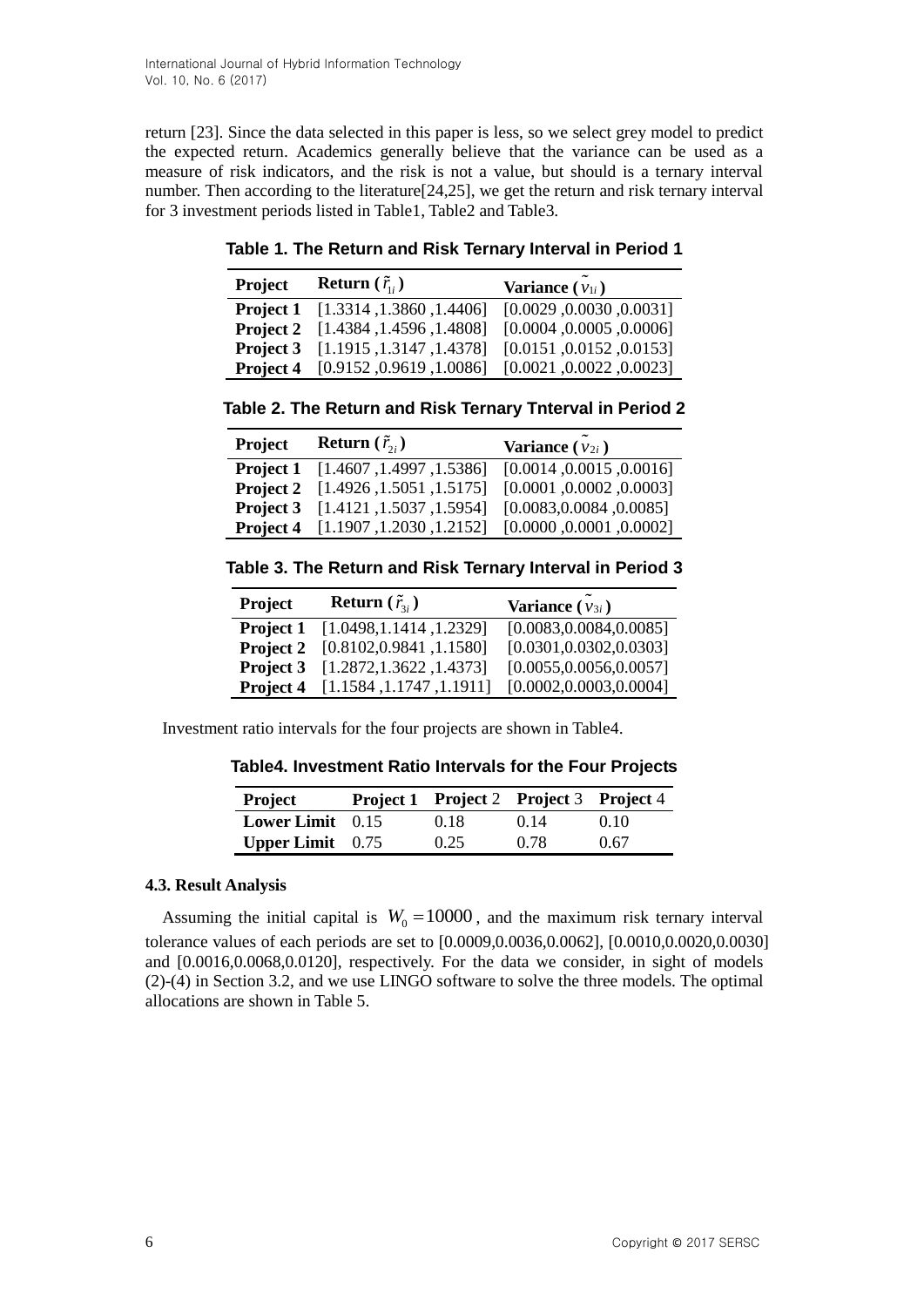| Model    | Period t | Project 1 | Project 2 | Project 3 | Project 4 |
|----------|----------|-----------|-----------|-----------|-----------|
|          | $t=1$    | 0.4153    | 0.2500    | 0.1400    | 0.1947    |
| (2)      | $t=2$    | 0.5100    | 0.2500    | 0.1400    | 0.1000    |
|          | $t=3$    | 0.1500    | 0.1800    | 0.2719    | 0.3981    |
|          | $t=1$    | 0.5100    | 0.2500    | 0.1400    | 0.1000    |
| (3)      | $t=2$    | 0.1690    | 0.2500    | 0.4810    | 0.1000    |
|          | $t=3$    | 0.1500    | 0.1800    | 0.5700    | 0.1000    |
|          | $t=1$    | 0.5100    | 0.2500    | 0.1400    | 0.1000    |
| $\bf(4)$ | $t=2$    | 0.1500    | 0.1800    | 0.5700    | 0.1000    |
|          | $t=3$    | 0.1500    | 0.1800    | 0.5700    | 0.1000    |

**Table 5. The Optimal Allocations for Each Model**

The optimal allocations graph under the three models is shown in Figure1, Figure1 and Figure3, respectively.



**Figure 1. The Optimal Allocations Graph under Model (2)**



**Figure 2. The Optimal Allocations Graph under Model (3)**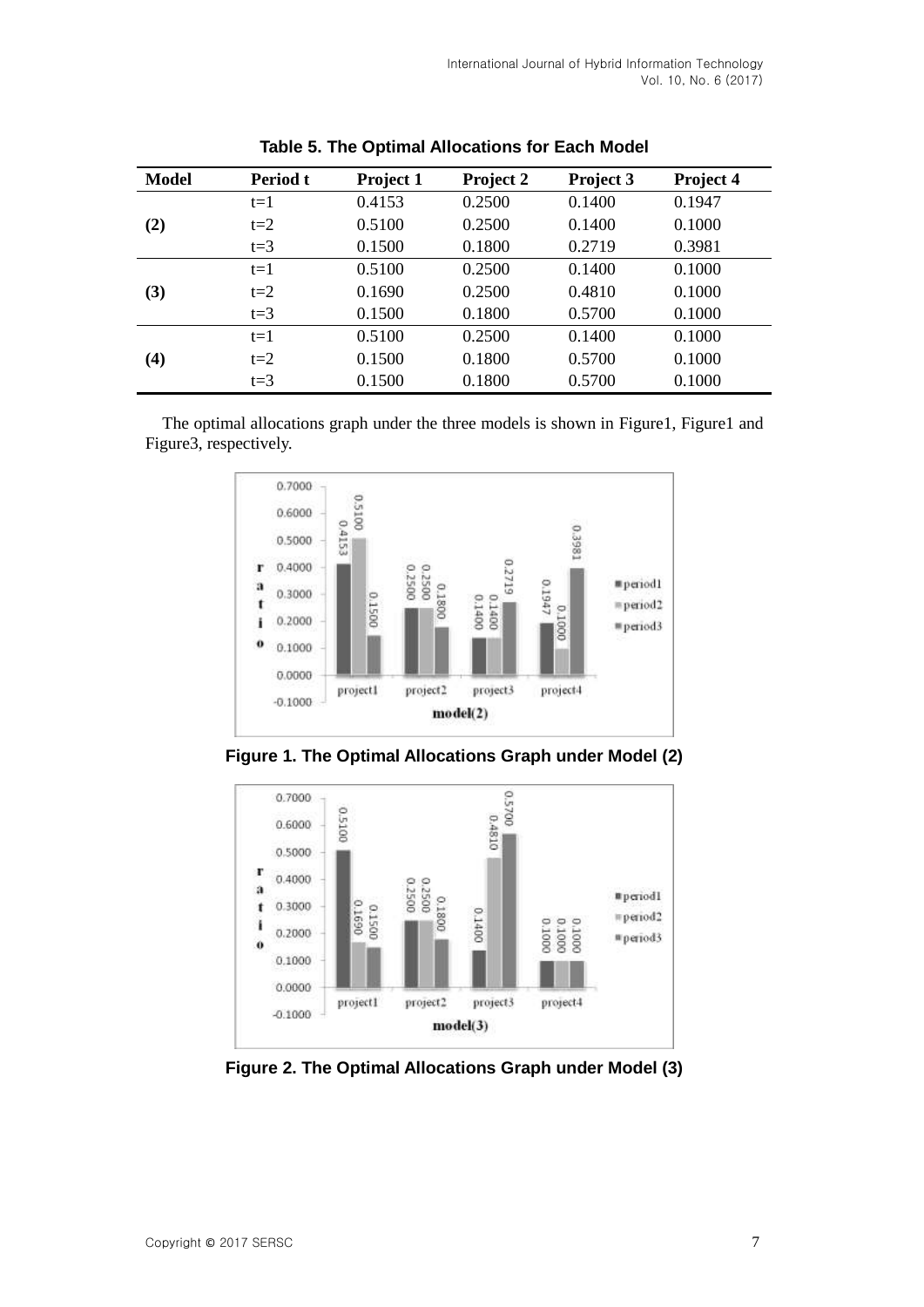

**Figure 3. The Optimal Allocations Graph under Model (4)**

From Table 5 and Figure 1-3, it is found that the optimums are different at each period.

From Figure 1, we can find that in period 1, the initial wealth  $W_0$  should be allocated to the four projects with 41.53%, 25.00%, 14.00% and 19.47%, respectively. In period 2, compared with period 1, the investment ratio of project 1 is increased, project 4 is decreased, and project 2 (project 3) is unchanged, these are mainly due to period 2 is faster than period 1 in respects of return gains and risk reduction of project 1. In period 3, compared with period 2, the investment ratio of project 1 and project 2 have reached to the lower limit, this is mainly due to period 3 is faster than period 2 in respects of return reduction of project 1 and project 2 .

From Figure 2, we can find that in period 1, the wealth  $W_1$  should be allocated to the four projects with 51.00%,25.00%,14.00% and 10.00%, respectively. In period 2, compared with period 1, the investment ratio of project 1 is decreased, project 3 is increased, and project 2 (project 4) is unchanged, these are mainly due to period 3 is faster than period 1 in respect of return gains of project 3. In period 3, compared with period 2, the investment ratio of project 1, project 2 and project 4 have reached to the lower limit, this is mainly due to period 3 is faster than period 2 in respects of return reduction of project 1 and project 2 .

From Figure 3, we can find that in period 1, the wealth  $W_2$  should be allocated to the four projects with 51.00%,25.00%,14.00% and 10.00%, respectively. In period 2, compared with period 1, the investment ratio of project 1 is decreased, project 3 is increased, and project 2 (project 4) is unchanged, these are mainly due to period 3 is faster than period 1 in respect of return gains of project 3. In period 3, compared with period 2, the investment ratio of project 1, project 2 and project 4 have reached to the lower limit, this is mainly due to period 3 is slower than period 2 in respects of return gains and risk reduction of project 3.

According to the data in Table 5, we can get the risk ternary interval and terminal wealth ternary interval of each model shown in Table 6. In order to compare the three models, we use the mean of the terminal wealth ternary interval to represent the investor's expected terminal wealth value.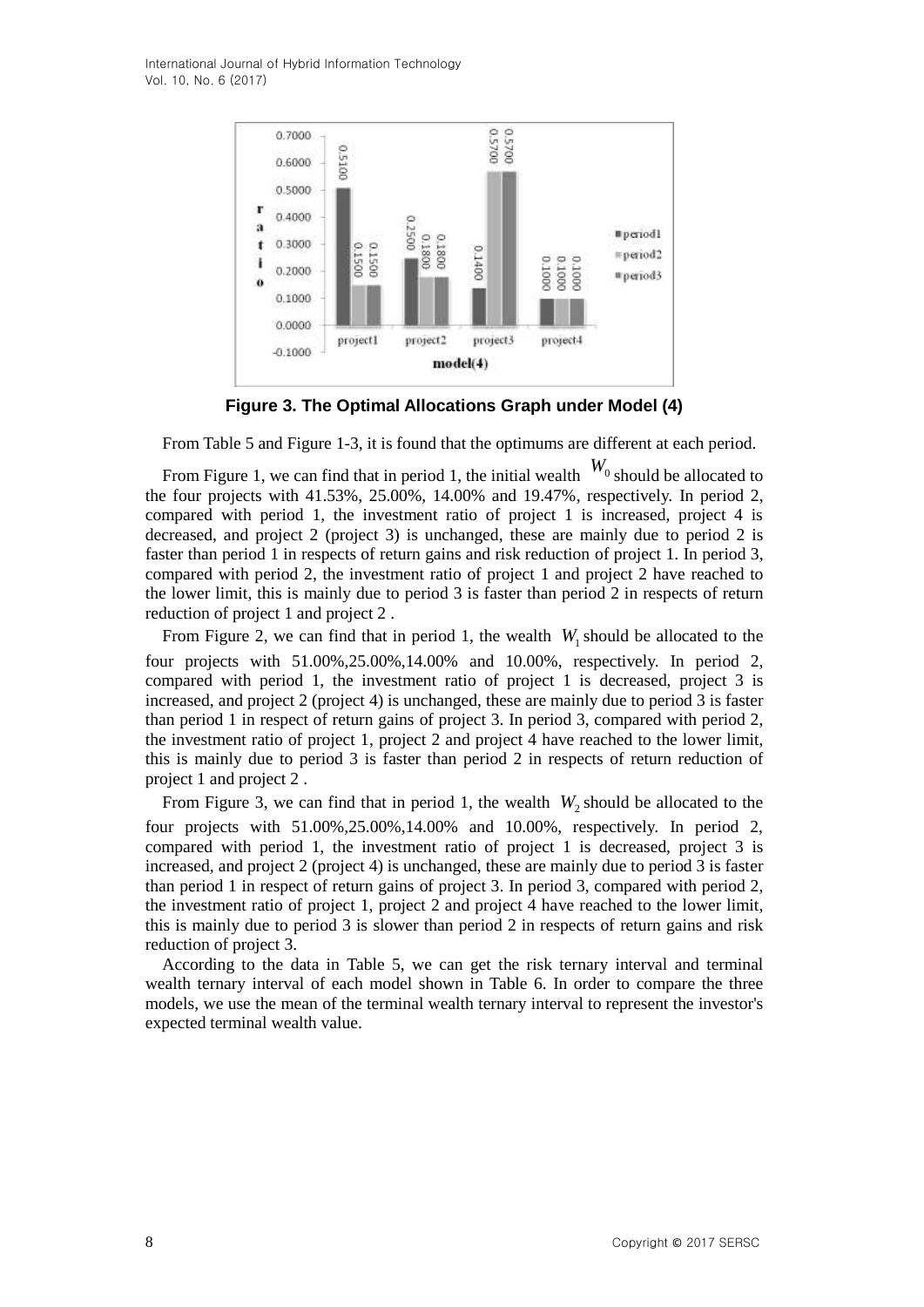| Mode | <b>Period</b><br>t | <b>Risk Interval</b>          | <b>Wealth Interval</b>    | Wealth<br>Value |
|------|--------------------|-------------------------------|---------------------------|-----------------|
| (2)  | $t=1$              | [0.0009, 0.0009, 0.001]<br>01 |                           |                 |
|      | $t=2$              | [0.0005, 0.0006, 0.000]<br>6  | [20109,22909,2594]<br>[0] | 22986           |
|      | $t=3$              | [0.0016, 0.0016, 0.001]<br>71 |                           |                 |
| (3)  | $t=1$              | [0.0011, 0.0011, 0.001]<br>2] |                           |                 |
|      | $t=2$              | [0.0020, 0.0020, 0.002]<br>01 | [21206,24745,2863]<br>8]  | 24863           |
|      | $t=3$              | [0.0030, 0.0030, 0.003]<br>01 |                           |                 |
| (4)  | $t=1$              | [0.0011, 0.0011, 0.001]<br>2] |                           |                 |
|      | $t=2$              | [0.0027, 0.0028, 0.002]<br>81 | [21108,24745,2876]<br>[0] | 24871           |
|      | $t=3$              | [0.0030, 0.0030, 0.003]<br>0] |                           |                 |

**Table 6. The Risk Interval and Terminal Wealth for Each Model**

From Table 6, the terminal wealth ternary interval of model (2) is [20109,22909,25940], the terminal wealth value of model (2) is  $W_{(2)} = 22986$ . The terminal wealth ternary interval of model (3) is [21206,24745,28638], the terminal wealth value of model (3)  $W_{(3)} = 24863$ . The terminal wealth ternary interval of model (4) is [21108,24745,28760], the terminal wealth value of model (4) is  $W_{(4)} = 24871$ . So, we can get the relationship  $W_{(2)} < W_{(3)} < W_{(4)}$ .

### **4. Conclusion**

We combine forecasting and decision-making and utilize the concept of the ternary interval numbers to introduce a new framework of multi-period portfolio optimization model with fixed investment ratio considering risk. The portfolio risk was characterized by variance. Then three different models have been used to solve the proposed model, and we can get three weak optimal solutions by solving the three different models. Finally, these models are tested on a set of project data from Oil Company, we use LINGO7.0 to solve these models. These results show that the models are reasonable, the optimums are different at each period, and the models presented make investment more flexible.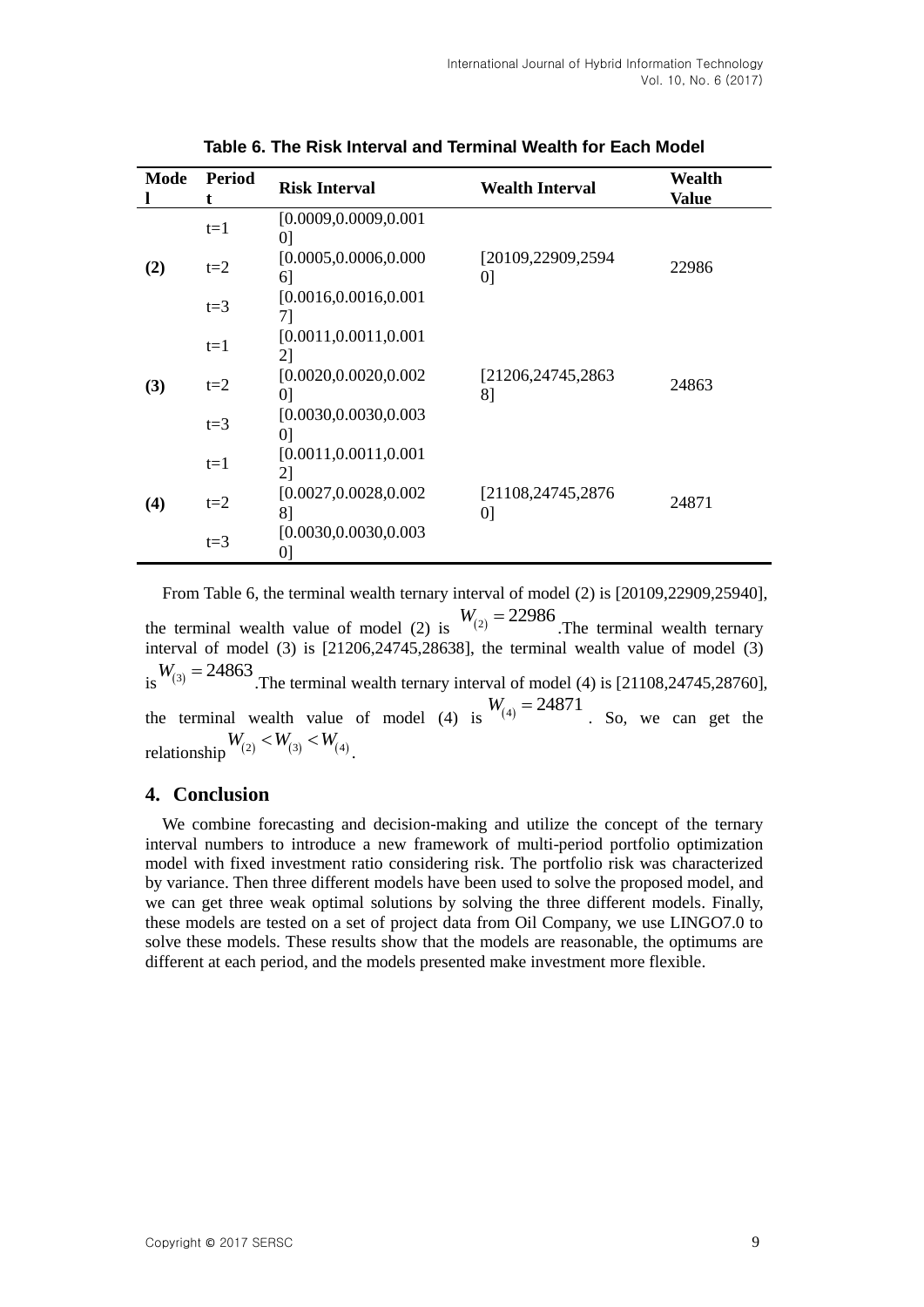### **References**

- [1] A. Arasteh, A. Aliahmadi and M. M. Omran, "A Multi-stage Multi Criteria Model for Portfolio Management", Arab. J. Sci. Eng, vol. 39, no. 2, **(2014)**, pp. 4269-4283.
- [2] M. Gunasekaran, K. S. Ramaswami and S. Karthik, "Integration of SRA, ANFIS and CAPM for Stock Portfolio Management", Original Research, vol. 1, no. 4, **(2013)**, pp. 291-300.
- [3] Wu Xiaoli and Liu Yankui, "Portfolio Selection", J Appl Math Comput, vol. 36, **(2011)**, pp. 373-400.
- [4] W. Yan and S. Li , "A Class of Multi-period Semi-variance Portfolio Selection with a Four-factor Futures Price Model", J. Appl. Math. Comput, vol. 29, **(2009)**, pp. 19-34.
- [5] F. Junhui, Z. Weiguo, L. Qian and M. Qin, "Nonlinear Futures Hedging Model based on Skewness Risk and Kurtosis Risk", Systems Engineering, vol. 37, no. 10, **(2009)**, pp. 44-48.
- [6] W. Jun and W. Dong, "Research on Optimal Investment Portfolio Proportion of Insurance Companies", Insurance Studies, no. 12, **(2010)**, pp. 60-67.
- [7] H. Bowen, G. Li, W. Chengshan and J. Bingqi, "Model and Method of Dynamic Multi-objective Optimal Dispatch for Microgrid", Electric Power Automation Equipment, vol. 33, no. 3, **(2013)**, pp. 100-107.
- [8] T. Frausto-da-Silva, A. Grilo and V. C. Machado, "Selection of Digital Marketing Channels: Application of Modern Portfolio Theory", Industrial Engineering, **(2015)**, pp. 585-596.
- [9] C. Juan, "Portfolio Optimization Algorithm for Multi Objective Programming", Xian, Xi'an Shiyou University, **(2012)**, pp. 16-42.
- [10] Q. Yutao, L. Fang, C. Weiyuan, M. Xiaoliang and J. Licheng, "Memetic Immune Algorithm for Multi-objective Optimization", Journal of Software, vol. 24, no. 7, **(2013)**, pp. 1529-1544.
- [11] C. Jie, Y. Xiu, Z. Lan, Z. Meixia and L. Zhenkun, "Microgrid Multi-objective Economic Dispatch Optimization", Proceedings of the CSEE, vol. 23, no. 19, **(2013)**, pp. 57-66.
- [12] C. Guohua, Y. Zhuanjun and L. Xiaolian, "Interval Portfolio Selection Model based on β Constraints", Mathematics Economics, vol. 25, no. 3, **(2008)**, pp. 254-256.
- [13] F. Ting, Z. Ling and H. Zhongcheng, "Model for Portfolio Selection based on Interval Number Return Rates", Journal of Guilin University of Electronic Technology, vol. 32, no. 2, **(2012)**, pp.167-169.
- [14] S. Chong and H. Weibo, "Interval Number-based Portfolio Investment Fuzzy Optimization Model", Journal of Huaibei Normal University (Natural Science), vol. 36, no. 3, **(2015)**, pp.1-4.
- [15] T. Sen, "The Study of Log-optimal Portfolio Model under VaR and CVaR Risk", Shanxi, Northwestern Polytechnical University, **(2004)**, pp.1-3.
- [16] J. Mossion, "Optimal Multiperiod Portfolio Policies", Journal of Business, vol. 41, **(2004)**, pp. 215-229.
- [17] P. A. Samuelson, "Lifetime Portfolio Selection by Dynamic Stochastic Programming", Review of Economics and Statistics, vol. 51, **(1969)**, pp. 239-246.
- [18] C. Guotai, D. Hechao and S. Xiuyan, "A Decision-making Model of Bank's Asset Portfolio based on Multi-period Dynamic Optimization", Systems Engineering-Theory & Practice, no. 2, **(2007)**, pp.1-16.
- [19] N.C.P. Edirisinghe, "Multiperiod Portfolio Optimization with Terminal Liability: Bounds for the Convex Case", Computational Optimization and Applications, vol. 32, **(2005)**, pp. 29-59.
- [20] Z. Jinli, T. Wansheng, W. Cheng and Z. Ruiqing, "Fuzzy Dynamic Portfolio Selection for Survival", LNCS 4681, **(2007)**, pp.4-45.
- [21] X. Le, "Decision Information Model and its Applications based on Ternary Interval Number", Anhui, Anhui University, **(2012)**, pp. 5-7.
- [22] H. Hua, S. Yanping and D.·Turehan, "Research on Interval Numbers of Three Elements Linear Programming and its Solution", Mathematics in Practice and Theory, vol. 41, no. 9, **(2011)**, pp. 134-141.
- [23] L. Xuefa and Y. Gujun, "An Empirical Study on Performance Evaluation of Securities Investment Funds", Nankai Economic Studies, no. 5, **(2004)**, pp. 79-84.
- [24] L. Tingting, "The Empirical Study and Analysis of Portfolio Model based on Interval Number", Anhui, Anhui University, **(2010)**, pp. 24-33.
- [25] L. Xiaoling, "Measurement Method for Stock Investment Expected Return and Risk", Statistics & Decision, vol. 4, **(2005)**, pp. 30–32.